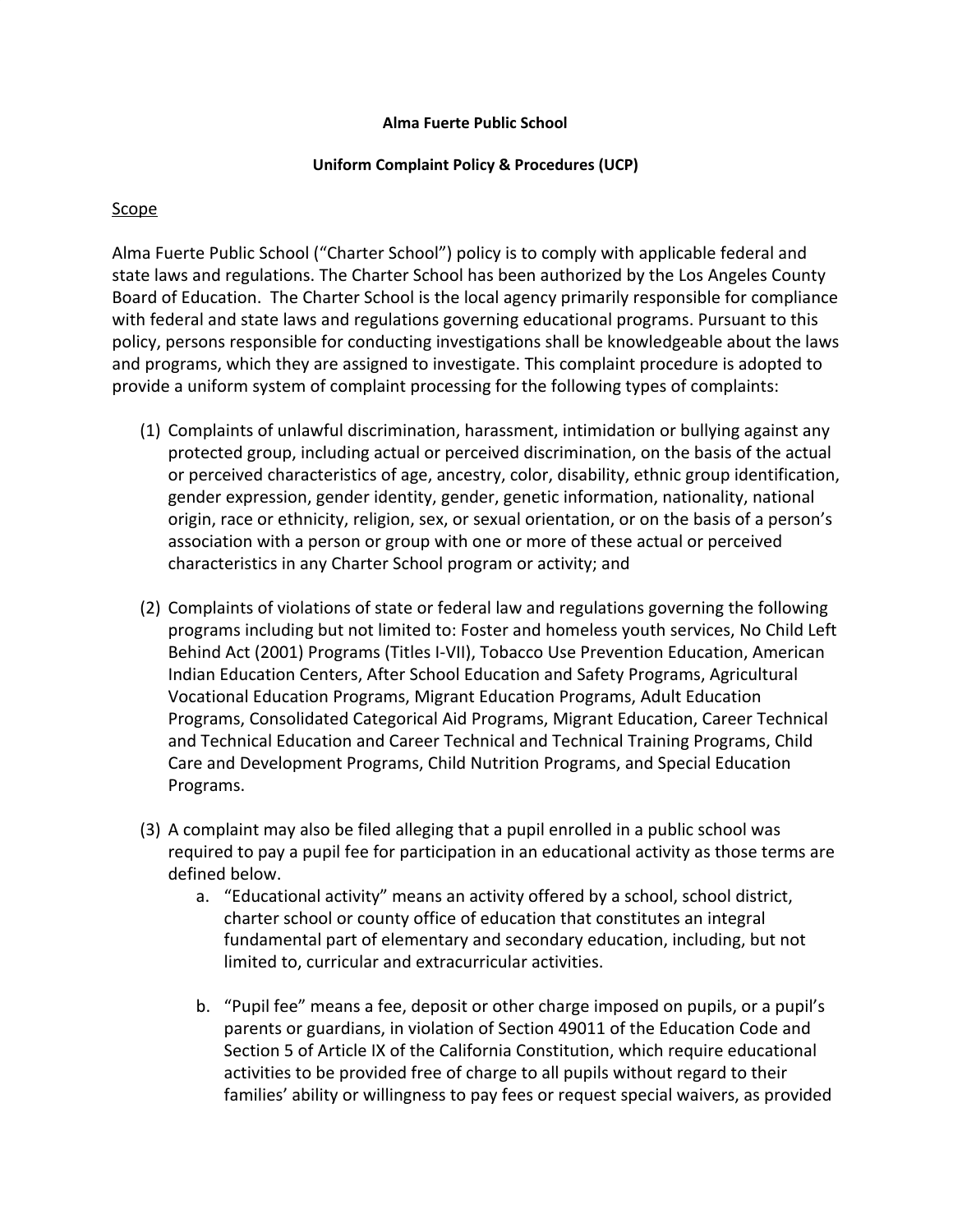for in *Hartzell v. Connell* (1984) 35 Cal.3d 899. A pupil fee includes, but is not limited to, all of the following:

- i. A fee charged to a pupil as a condition for registering for school or classes, or as a condition for participation in a class or an extracurricular activity, regardless of whether the class or activity is elective or compulsory, or is for credit.
- ii. A security deposit, or other payment, that a pupil is required to make to obtain a lock, locker, book, class apparatus, musical instrument, uniform or other materials or equipment.
- iii. A purchase that a pupil is required to make to obtain materials, supplies, equipment or uniforms associated with an educational activity.
- c. A pupil fees complaint may be filed anonymously if the complaint provides evidence or information leading to evidence to support an allegation of noncompliance with laws relating to pupil fees.
- d. If the Charter School finds merit in a pupil fees complaint the Charter School shall provide a remedy to all affected pupils, parents, and guardians that, where applicable, includes reasonable efforts by the Charter School to ensure full reimbursement to all affected pupils, parents, and guardians, subject to procedures established through regulations adopted by the state board.
- e. Nothing in this section shall be interpreted to prohibit solicitation of voluntary donations of funds or property, voluntary participation in fundraising activities, or school districts, school, and other entities from providing pupils prizes or other recognition for voluntarily participating in fundraising activities.
- (4) Complaints of noncompliance with the requirements governing the Local Control Funding Formula or Sections 47606.5 and 47607.3 of the Education Code, as applicable.
- (5) Complaints of noncompliance with the requirements of Education Code Section 222 regarding the rights of lactating pupils on a school campus. If the Charter School finds merit in a complaint, or if the Superintendent finds merit in an appeal, the Charter School shall provide a remedy to the affected pupil.

The Charter School acknowledges and respects every individual's rights to privacy. Unlawful discrimination, harassment, intimidation or bullying complaints shall be investigated in a manner that protects [to the greatest extent reasonably possible] the confidentiality of the parties and the integrity of the process. The Charter School cannot guarantee anonymity of the complainant. This includes keeping the identity of the complainant confidential. However, the Charter School will attempt to do so as appropriate. The Charter School may find it necessary to disclose information regarding the complaint/complainant to the extent necessary to carry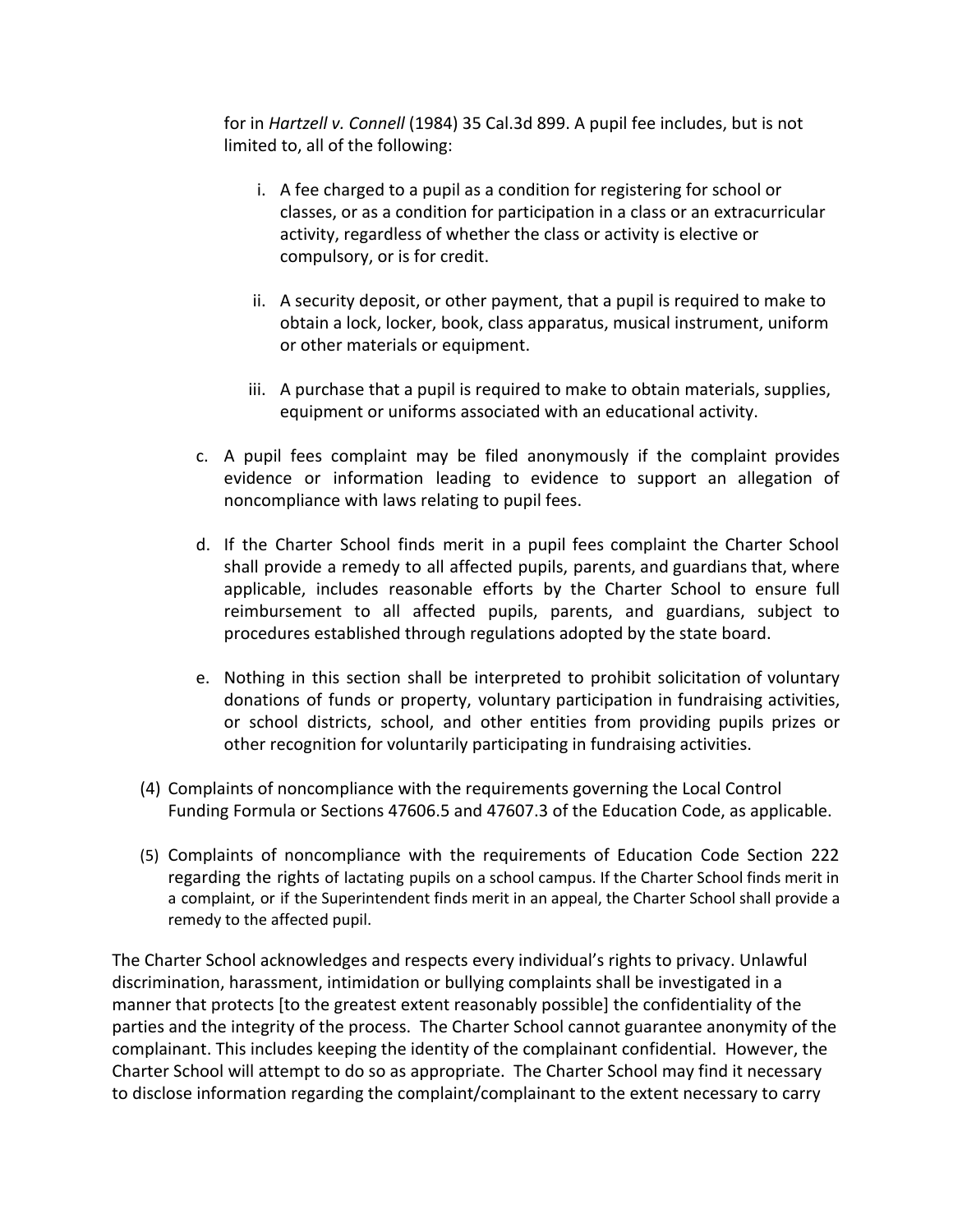out the investigation or proceedings, as determined by the Director of Student Support Services or designee on a case-by-case basis.

The Charter School prohibits any form of retaliation against any complainant in the complaint process, including but not limited to a complainant's filing of a complaint or the reporting of instances of unlawful discrimination, harassment, intimidation or bullying. Such participation shall not in any way affect the status, grades or work assignments of the complainant.

# Compliance Officers

The Board of Directors designates the following compliance officer(s) to receive and investigate complaints and to ensure the Charter School's compliance with law:

Adriani Leon Director of Operations Alma Fuerte Public School 119 W. Palm St. Altadena, CA 91001

The Director of Operations or designee shall ensure that employees designated to investigate complaints are knowledgeable about the laws and programs for which they are responsible. Designated employees may have access to legal counsel as determined by the Director of Operations or designee.

Should a complaint be filed against the Director of Operations, the compliance officer for that case shall be the Chair of the Charter School Board of Directors.

### Notifications

The Director of Operations or designee shall annually provide written notification of the Charter School's uniform complaint procedures to employees, students, parents and/or guardians, advisory committees, private school officials and other interested parties (e.g., Adult Education).

The annual notice shall be in English, and when necessary, in the primary language, pursuant to section 48985 of the Education Code if fifteen (15) percent or more of the pupils enrolled in the Charter School speak a single primary language other than English.

The Director of Operations or designee shall make available copies of the Charter School's uniform complaint procedures free of charge.

### The annual notice shall include the following:

(a) A statement that the Charter School is primarily responsible for compliance with federal and state laws and regulations.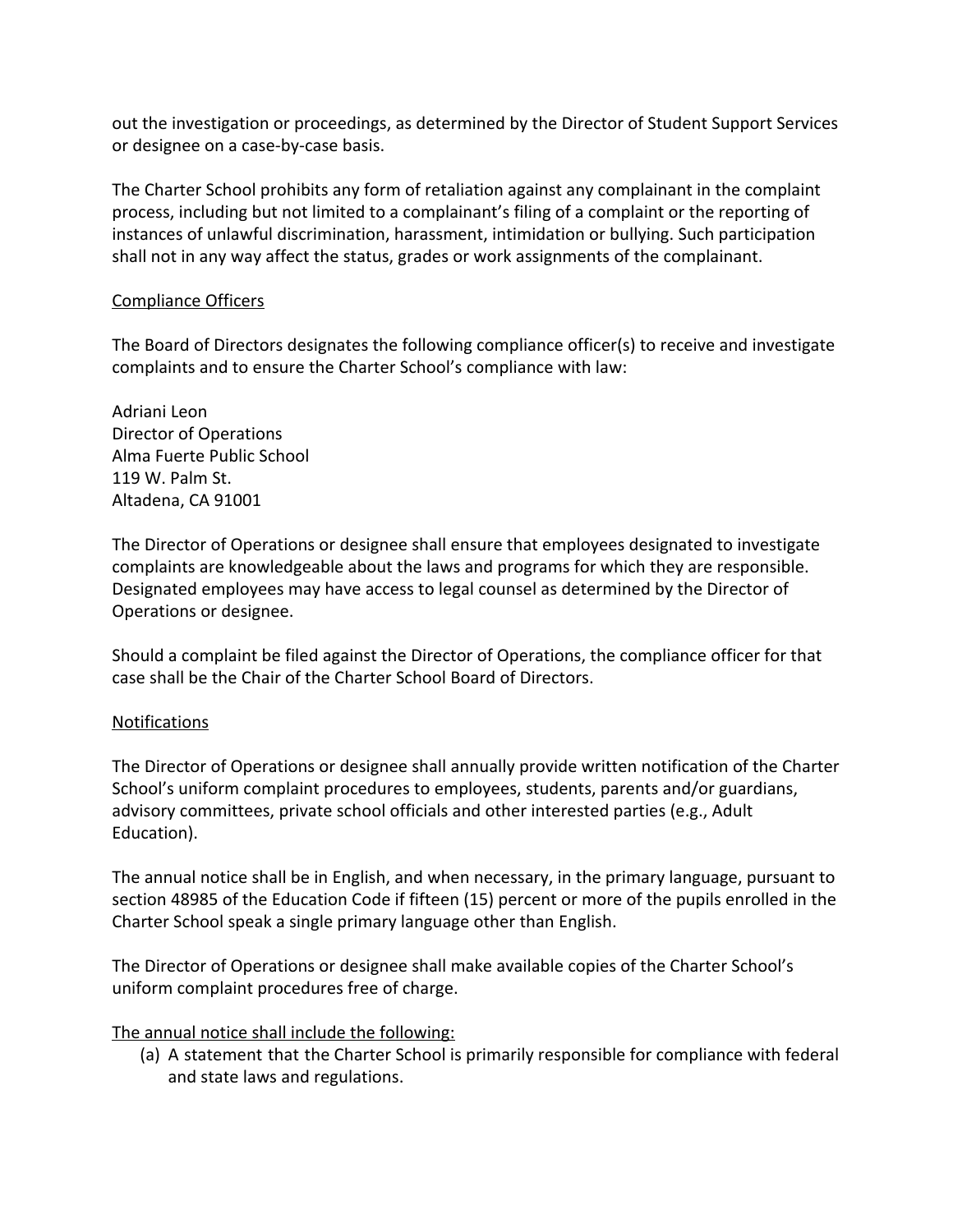- (b) A statement that a pupil enrolled in a public school shall not be required to pay a pupil fee for participation in an educational activity.
- (c) A statement identifying the responsible staff member, position, or unit designated to receive complaints.
- (d) A statement that the complainant has a right to appeal the Charter School's decision to the CDE by filing a written appeal within 15 days of receiving the Charter School's decision.
- (e) A statement advising the complainant of any civil law remedies that may be available under state or federal discrimination, harassment, intimidation or bullying laws, if applicable, and of the appeal pursuant to Education Code § 262.3.
- (f) A statement that copies of the local educational agency complaint procedures shall be available free of charge.

### Procedures

The following procedures shall be used to address all complaints, which allege that the Charter School has violated federal or state laws or regulations governing educational programs. Compliance officers shall maintain a record of each complaint and subsequent related actions.

All parties involved in allegations shall be notified when a complaint is filed, when a complaint meeting or hearing is scheduled, and when a decision or ruling is made.

● Step 1: Filing of Complaint

Any individual, public agency, or organization may file a written complaint of alleged noncompliance by the Charter School.

A complaint alleging unlawful discrimination, harassment, intimidation or bullying shall be initiated no later than six (6) months from the date when the alleged unlawful discrimination, harassment, intimidation or bullying occurred, or six (6) months from the date when the complainant first obtained knowledge of the facts of the alleged unlawful discrimination, harassment, intimidation or bullying. A complaint may be filed by a person who alleges that he/she personally suffered unlawful discrimination, harassment, intimidation or bullying or by a person who believes that an individual or any specific class of individuals has been subjected to unlawful discrimination, harassment, intimidation or bullying.

Pupil fee complaints shall be filed not later than one (1) year from the date the alleged violation occurred.

The complaint shall be presented to the compliance officer who shall maintain a log of complaints received, providing each with a code number and date stamp.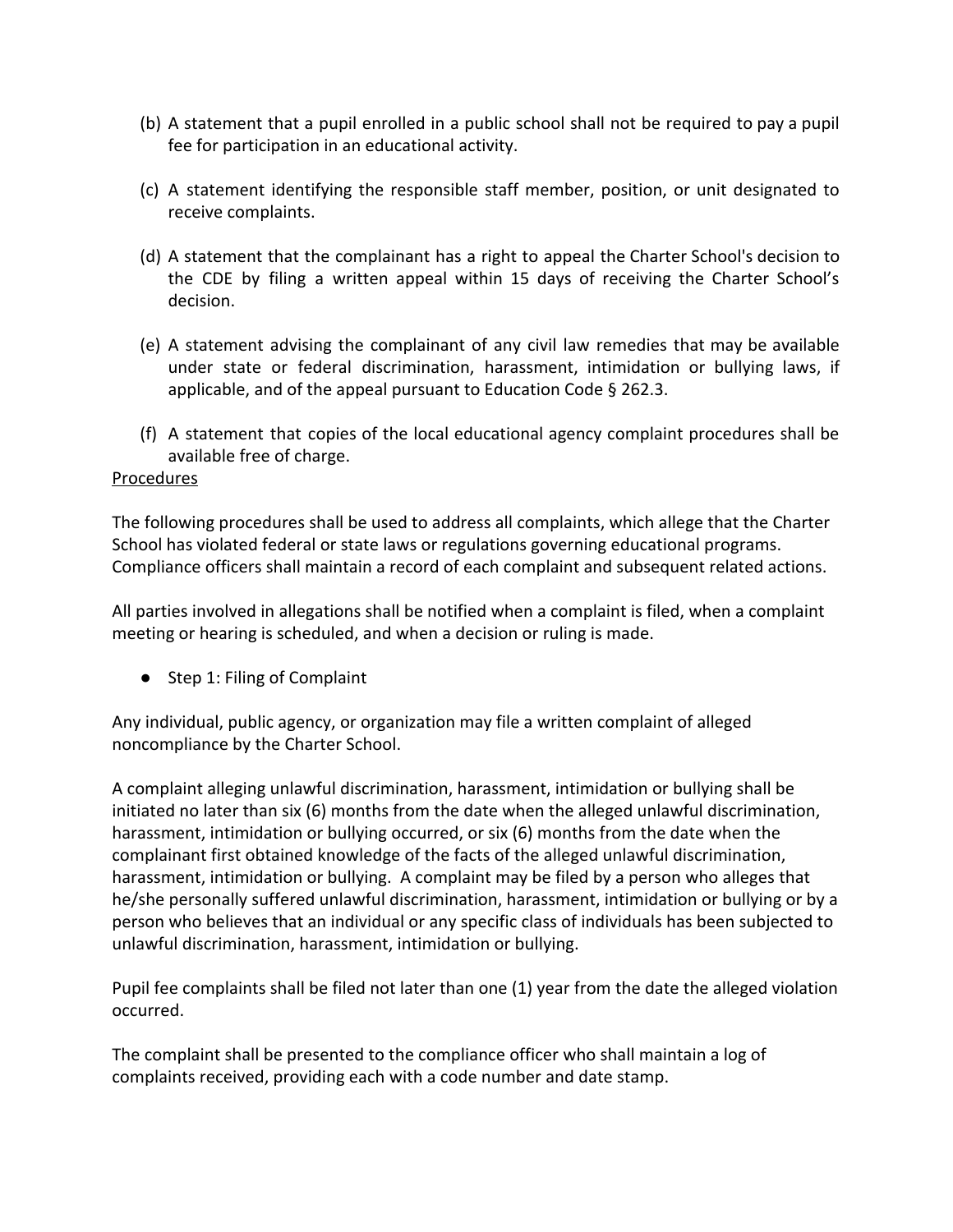If a complainant is unable to put a complaint in writing due to conditions such as a disability or illiteracy, the Charter School staff shall assist him/her in the filing of the complaint.

● Step 2: Mediation

Within three (3) days of receiving the complaint, the compliance officer may informally discuss with the complainant the possibility of using mediation. If the complainant agrees to mediation, the compliance officer shall make arrangements for this process.

Before initiating the mediation of an unlawful discrimination, harassment, intimidation or bullying complaint, the compliance officer shall ensure that all parties agree to make the mediator a party to related confidential information.

If the mediation process does not resolve the problem within the parameters of law, the compliance officer shall proceed with his/her investigation of the complaint.

The use of mediation shall not extend the Charter School's timelines for investigating and resolving the complaint unless the complainant agrees in writing to such an extension of time.

● Step 3: Investigation of Complaint

The compliance officer is encouraged to hold an investigative meeting within five (5) days of receiving the complaint or an unsuccessful attempt to mediate the complaint. This meeting shall provide an opportunity for the complainant and/or his/her representative to repeat the complaint orally.

The complainant and/or his/her representative shall have an opportunity to present the complaint and evidence or information leading to evidence to support the allegations in the complaint.

A complainant's refusal to provide the Charter School's investigator with documents or other evidence related to the allegations in the complaint, or his/her failure or refusal to cooperate in the investigation or his/her engagement in any other obstruction of the investigation, may result in the dismissal of the complaint because of a lack of evidence to support the allegation.

The Charter School's refusal to provide the investigator with access to records and/or other information related to the allegation in the complaint, or its failure or refusal to cooperate in the investigation or its engagement in any other obstruction of the investigation, may result in a finding, based on evidence collected, that a violation has occurred and may result in the imposition of a remedy in favor of the complainant.

● Step 4: Response

Unless extended by written agreement with the complainant, the compliance officer shall prepare and send to the complainant a written report of the Charter School's investigation and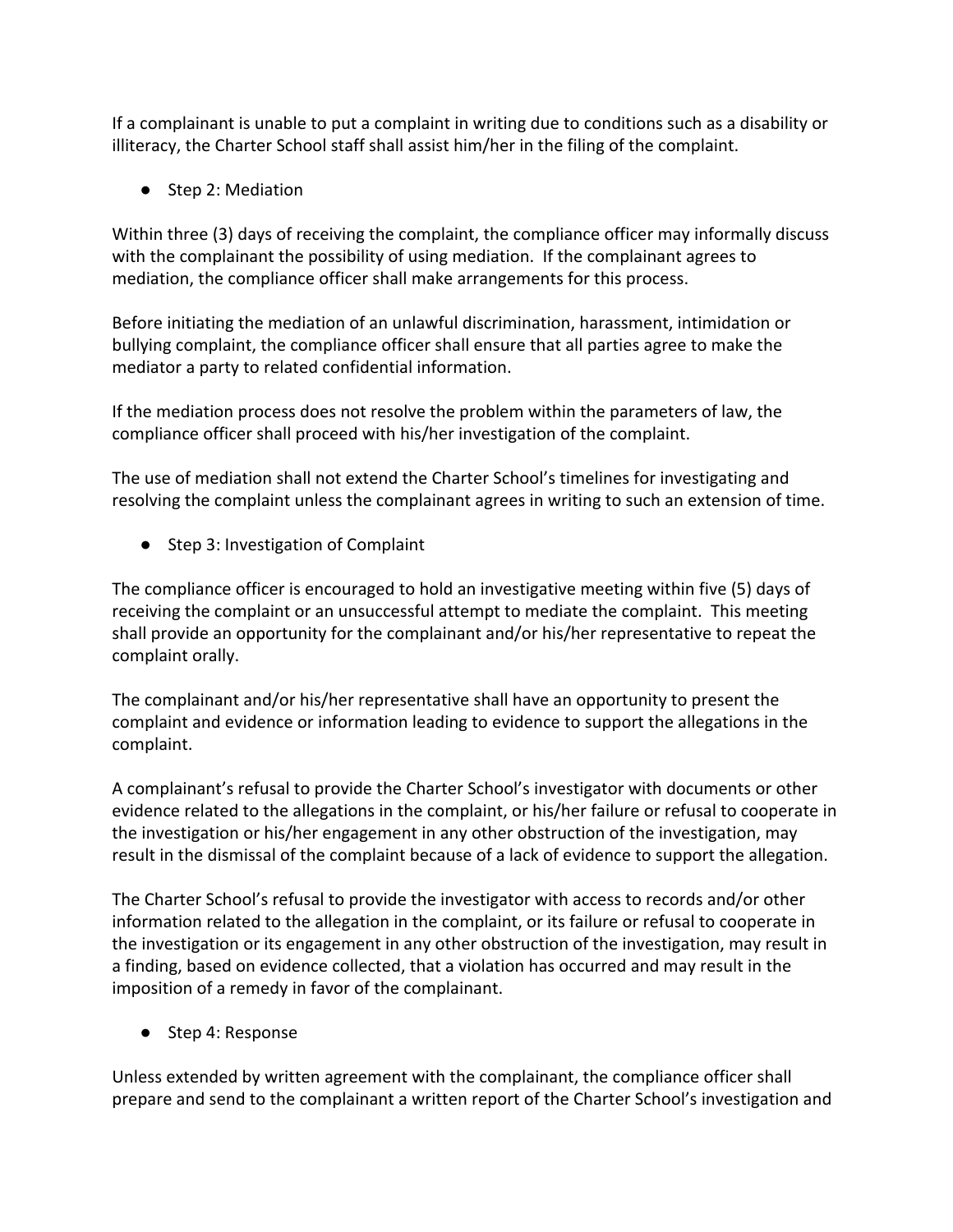decision, as described in Step #5 below, within sixty (60) days of the Charter School's receipt of the complaint.

● Step 5: Final Written Decision

The Charter School's decision shall be in writing and sent to the complainant. The Charter School's decision shall be written in English and in the language of the complainant whenever feasible or as required by law.

The decision shall include:

- 1. The findings of fact based on evidence gathered.
- 2. The conclusion(s) of law.
- 3. Disposition of the complaint.
- 4. Rationale for such disposition.
- 5. Corrective actions, if any are warranted.
- 6. Notice of the complainant's right to appeal the Charter School's decision within fifteen (15) days to the CDE and procedures to be followed for initiating such an appeal.
- 7. For unlawful discrimination, harassment, intimidation or bullying complaints arising under state law, notice that the complainant must wait until sixty (60) days have elapsed from the filing of an appeal with the CDE before pursuing civil law remedies.
- 8. For unlawful discrimination, harassment, intimidation or bullying complaints arising under federal law such complaint may be made at any time to the U.S. Department of Education, Office for Civil Rights.

If an employee is disciplined as a result of the complaint, the decision shall simply state that effective action was taken and that the employee was informed of the Charter School's expectations. The report shall not give any further information as to the nature of the disciplinary action.

# Appeals to the California Department of Education

If dissatisfied with the Charter School's decision, the complainant may appeal in writing to the CDE within fifteen (15) days of receiving the Charter School's decision. When appealing to the CDE, the complainant must specify the basis for the appeal of the decision and whether the facts are incorrect and/or the law has been misapplied. The appeal shall be accompanied by a copy of the locally filed complaint and a copy of the Charter School's decision.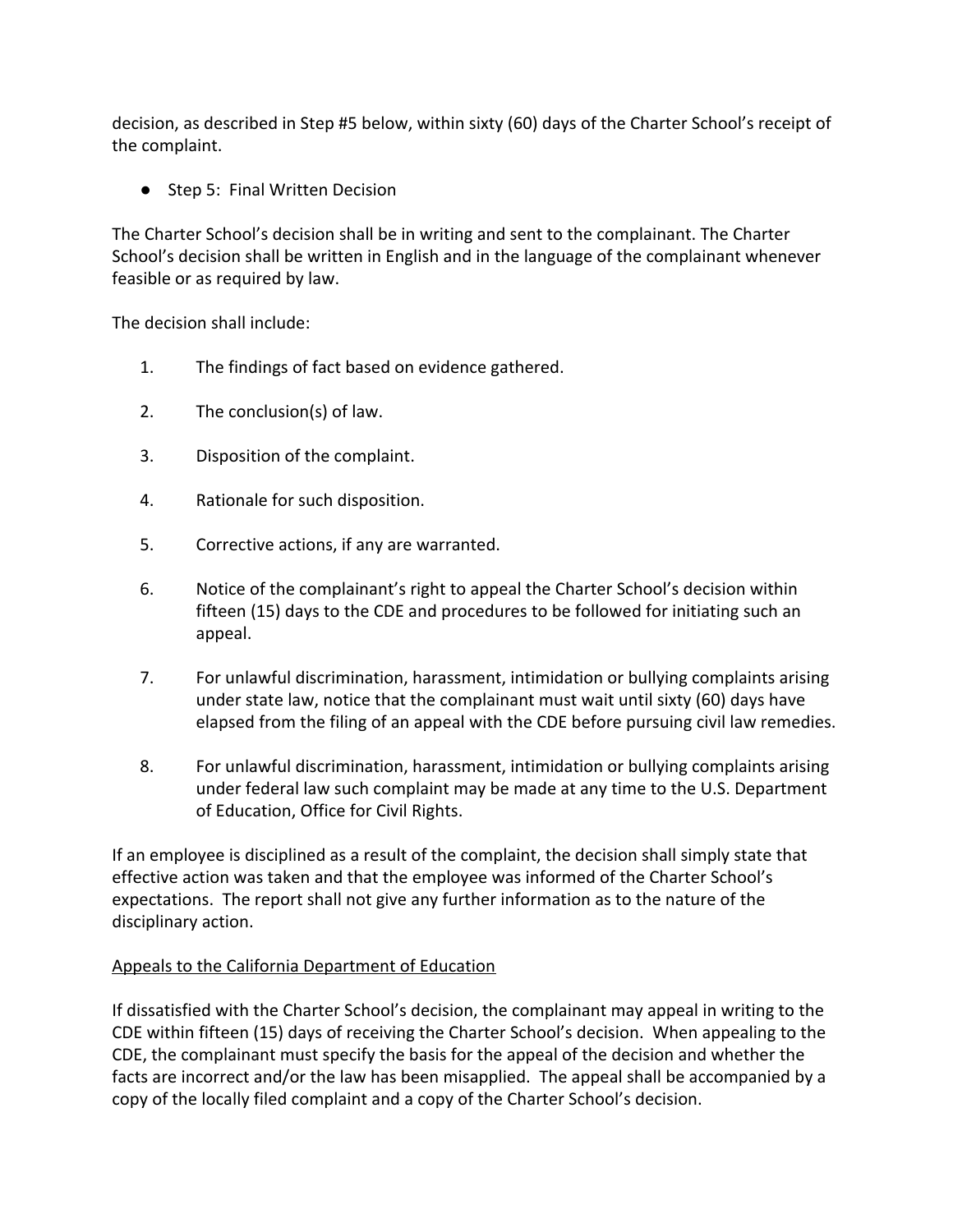Upon notification by the CDE that the complainant has appealed the Charter School's decision, the Director of Student Support Services or designee shall forward the following documents to the CDE:

- 1. A copy of the original complaint.
- 2. A copy of the decision.
- 3. A summary of the nature and extent of the investigation conducted by the Charter School, if not covered by the decision.
- 4. A copy of the investigation file, including but not limited to all notes, interviews, and documents submitted by all parties and gathered by the investigator.
- 5. A report of any action taken to resolve the complaint.
- 6. A copy of the Charter School's complaint procedures.
- 7. Other relevant information requested by the CDE.

The CDE may directly intervene in the complaint without waiting for action by the Charter School when one of the conditions listed in Title 5, California Code of Regulations, Section 4650 exists, including cases in which the Charter School has not taken action within sixty (60) days of the date the complaint was filed with the Charter School.

### Civil Law Remedies

A complainant may pursue available civil law remedies outside of the Charter School's complaint procedures. Complainants may seek assistance from mediation centers or public/private interest attorneys. Civil law remedies that may be imposed by a court include, but are not limited to, injunctions and restraining orders. For unlawful discrimination, harassment, intimidation or bullying complaints arising under state law, however, a complainant must wait until sixty (60) days have elapsed from the filing of an appeal with the CDE before pursuing civil law remedies. The moratorium does not apply to injunctive relief and is applicable only if the Charter School has appropriately, and in a timely manner, apprised the complainant of his/her right to file a complaint in accordance with 5 CCR 4622.

### **Pupil Records, including Challenges and Directory Information**

"The Family Educational Rights and Privacy Act ("FERPA") affords parents and students who are 18 years of age or older ("eligible students") certain rights with respect to the student's education records. These rights are:

1. The right to inspect and review the student's education records within 5 days after the day the School receives a request for access. Parents or eligible students should submit to the School principal or designee a written request that identifies the records they wish to inspect.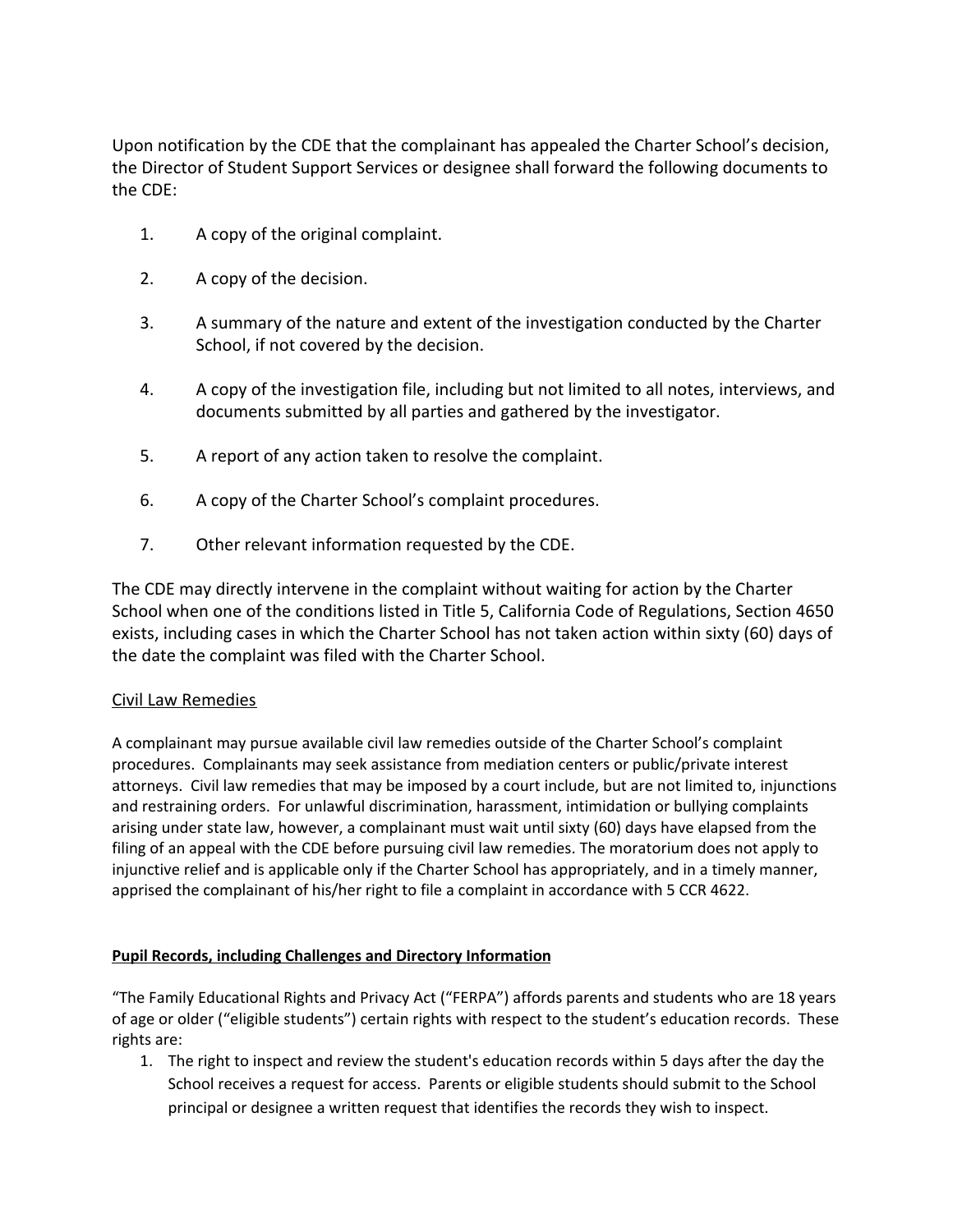- The School official will make arrangements for access and notify the parent or eligible student of the time and place where the records may be inspected.
	- 2. The right to request the amendment of the student's education records that the parent or eligible student believes are inaccurate, misleading, or otherwise in violation of the student's privacy rights under FERPA.
- Parents or eligible students who wish to ask the School to amend a record should write the Director of Operations or designee, clearly identify the part of the record they want changed, and specify why it should be changed. If the School decides not to amend the record as requested by the parent or eligible student, the School will notify the parent or eligible student of the decision and of their right to a hearing regarding the request for amendment. Additional information regarding the hearing procedures will be provided to the parent or eligible student when notified of the right to a hearing.
	- 3. The right to provide written consent before the School discloses personally identifiable information ("PII") from the student's education records, except to the extent that FERPA authorizes disclosure without consent.
- One exception, which permits disclosure without consent, is disclosure to School officials with legitimate educational interests. A School official is a person employed by the School as an administrator, supervisor, instructor, or support staff member (including health or medical staff and law enforcement unit personnel) or a person serving on the School board. A School official also may include a volunteer or contractor outside of the School who performs an institutional service of function for which the School would otherwise use its own employees and who is under the direct control of the school with respect to the use and maintenance of PII from education records, such as an attorney, auditor, medical consultant, or therapist; a parent or student volunteering to serve on an official committee, such as a disciplinary or grievance committee; or a parent, student, or other volunteer assisting another School official in performing his or her tasks. A School official has a legitimate educational interest if the official needs to review an education record in order to fulfill his or her professional responsibility.
- Upon request, the School discloses education records without consent to officials of another school district in which a student seeks or intends to enroll, or is already enrolled if the disclosure is for purposes of the student's enrollment or transfer.
	- 4. The right to file a complaint with the U.S. Department of Education concerning alleged failures by the School to comply with the requirements of FERPA. The name and address of the Office that administers FERPA are:

Family Policy Compliance Office U.S. Department of Education 400 Maryland Avenue, SW Washington, DC 20202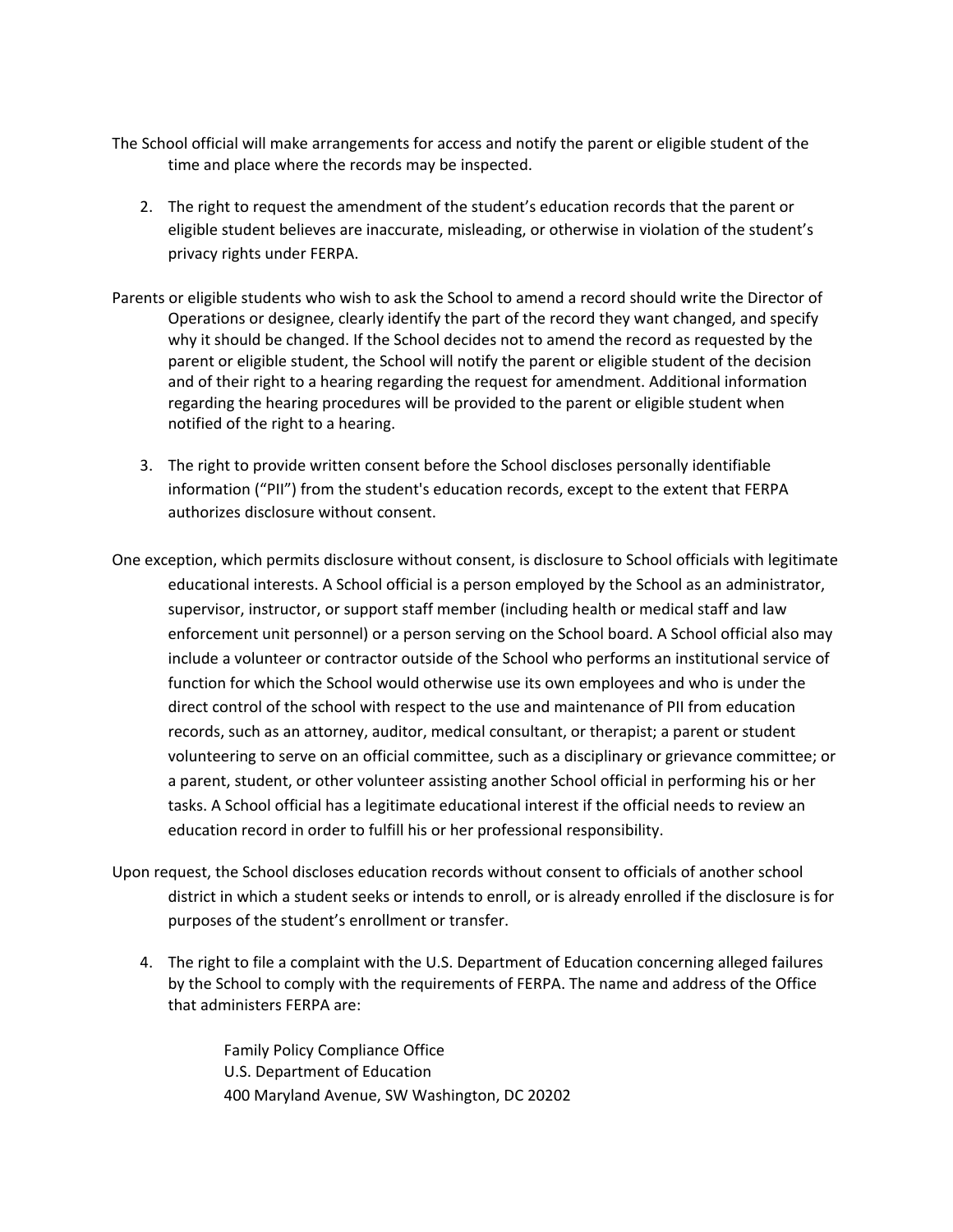FERPA permits the disclosure of PII from student's education records, without consent of the parent or eligible student, if the disclosure meets certain conditions found in §99.31 of the FERPA regulations. Except for disclosures to School officials, disclosures related to some judicial orders or lawfully issued subpoenas, disclosures of directory information, and disclosures to the parent or eligible student, §99.32 of the FERPA regulations requires the School to record the disclosure. Parents and eligible students have a right to inspect and review the record of disclosures. A School may disclose PII from the education records of a student without obtaining prior written consent of the parents or the eligible student —

- 1. To other School officials, including teachers, within the educational agency or institution whom the School has determined to have legitimate educational interests. This includes contractors, consultants, volunteers, or other parties to whom the school has outsourced institutional services or functions, provided that the conditions listed in §99.31(a)(1)(i)(B)(1) - (a)(1)(i)(B)(2) are met. (§99.31(a)(1)).
- 2. To officials of another school, school system, or institution of postsecondary education where the student seeks or intends to enroll, or where the student is already enrolled if the disclosure is for purposes related to the student's enrollment or transfer, subject to the requirements of §99.34. (§99.31(a)(2)).
- 3. To authorize representatives of the U. S. Comptroller General, the U. S. Attorney General, the U.S. Secretary of Education, or State and local educational authorities, such as the State educational agency in the parent or eligible student's State (SEA). Disclosures under this provision may be made, subject to the requirements of §99.35, in connection with an audit or evaluation of Federal- or State-supported education programs, or for the enforcement of or compliance with Federal legal requirements that relate to those programs. These entities may make further disclosures of PII to outside entities that are designated by them as their authorized representatives to conduct any audit, evaluation, or enforcement or compliance activity on their behalf. (§§99.31(a)(3) and 99.35).
- 4. In connection with financial aid for which the student has applied or which the student has received, if the information is necessary to determine eligibility for the aid, determine the amount of the aid, determine the conditions of the aid, or enforce the terms and conditions of the aid. (§99.31(a)(4)).
- 5. To accrediting organizations to carry out their accrediting functions. (§99.31(a)(7)).
- 6. To parents of an eligible student if the student is a dependent for IRS tax purposes. (§99.31(a)(8)).
- 7. To comply with a judicial order or lawfully issued subpoena. (§99.31(a)(9)).
- 8. To appropriate officials in connection with a health or safety emergency, subject to §99.36. (§99.31(a)(10).
- 9. Information the School has designated as "directory information" under §99.37. (§99.31(a)(11)).